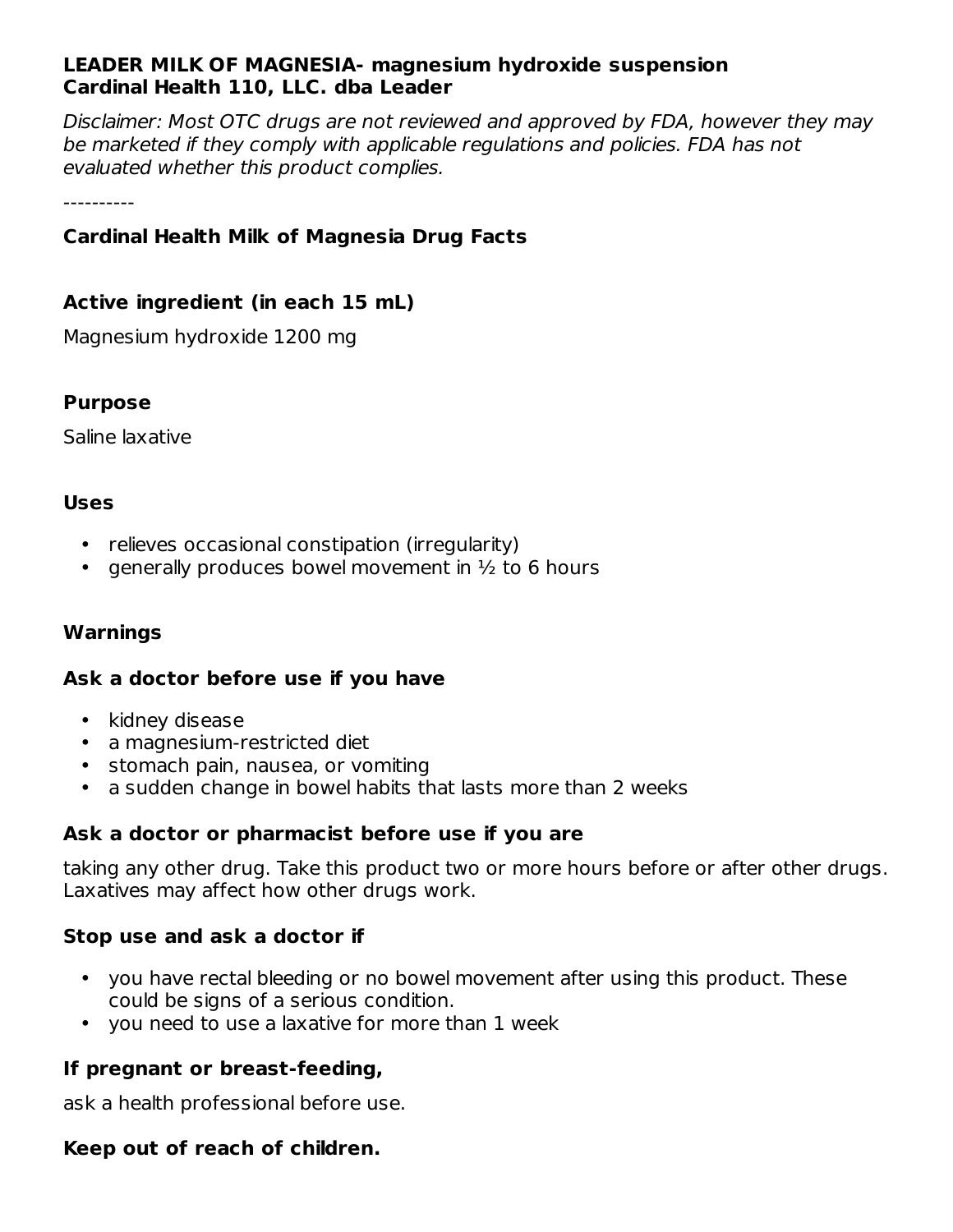In case of overdose, get medical help or contact a Poison Control Center right away (1- 800-222-1222).

## **Directions**

- do not exceed the maximum recommended daily dose in a 24 hour period
- shake well before use
- dose may be taken once a day preferably at bedtime, in divided doses, or as directed by a doctor
- drink a full glass (8 oz) of liquid with each dose
- for accurate dosing, use dose cup provided
- mL = milliliter

| adults and children 12<br>years and older | 30 mL to 60 mL            |
|-------------------------------------------|---------------------------|
| children 6 to 11 years                    | $ 15 \text{ mL}$ to 30 mL |
| children under 6 years                    | ask a doctor              |

## **Other information**

- **each 15 mL contains:** calcium 20 mg, magnesium 595 mg, and sodium 2 mg
- does not meet USP requirements for preservative effectiveness
- store at 20-25°C (68-77°F)
- close cap tightly after use
- avoid freezing

## **Inactive ingredients**

light mineral oil, peppermint oil, purified water, saccharin sodium

## **Questions or comments?**

**1-800-719-9260**

# **Principal Display Panel**

Genuine Milk of Magnesia Magnesium Hydroxide, 1200 mg per 15 mL Saline Laxative COMPARE TO PHILLIPS'<sup>®</sup> MILK OF MAGNESIA active ingredient Fresh Mint Flavor Sugar-Free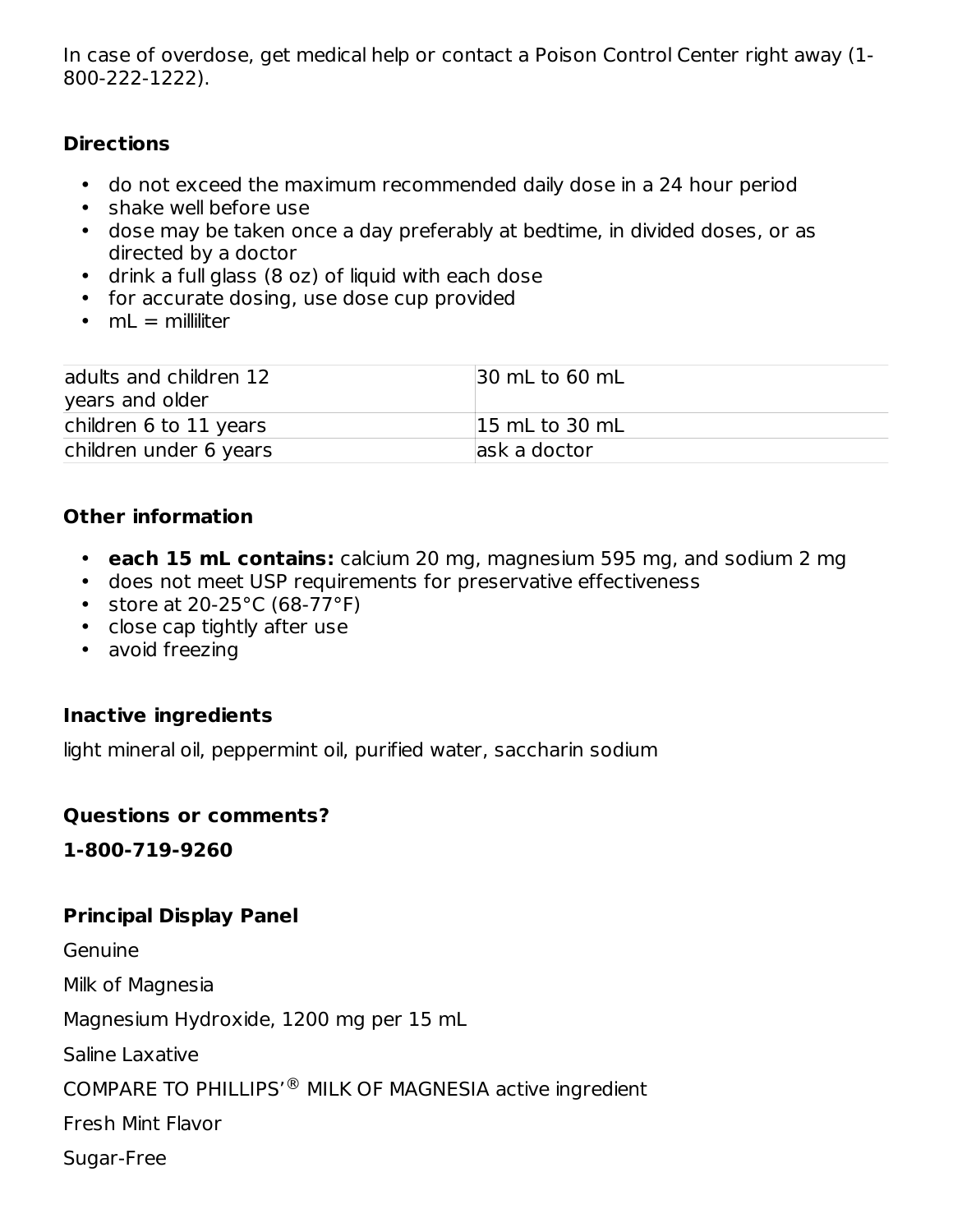Stimulant-Free Cramp-Free 100% Money Back Guarantee 12 FL OZ (355 mL)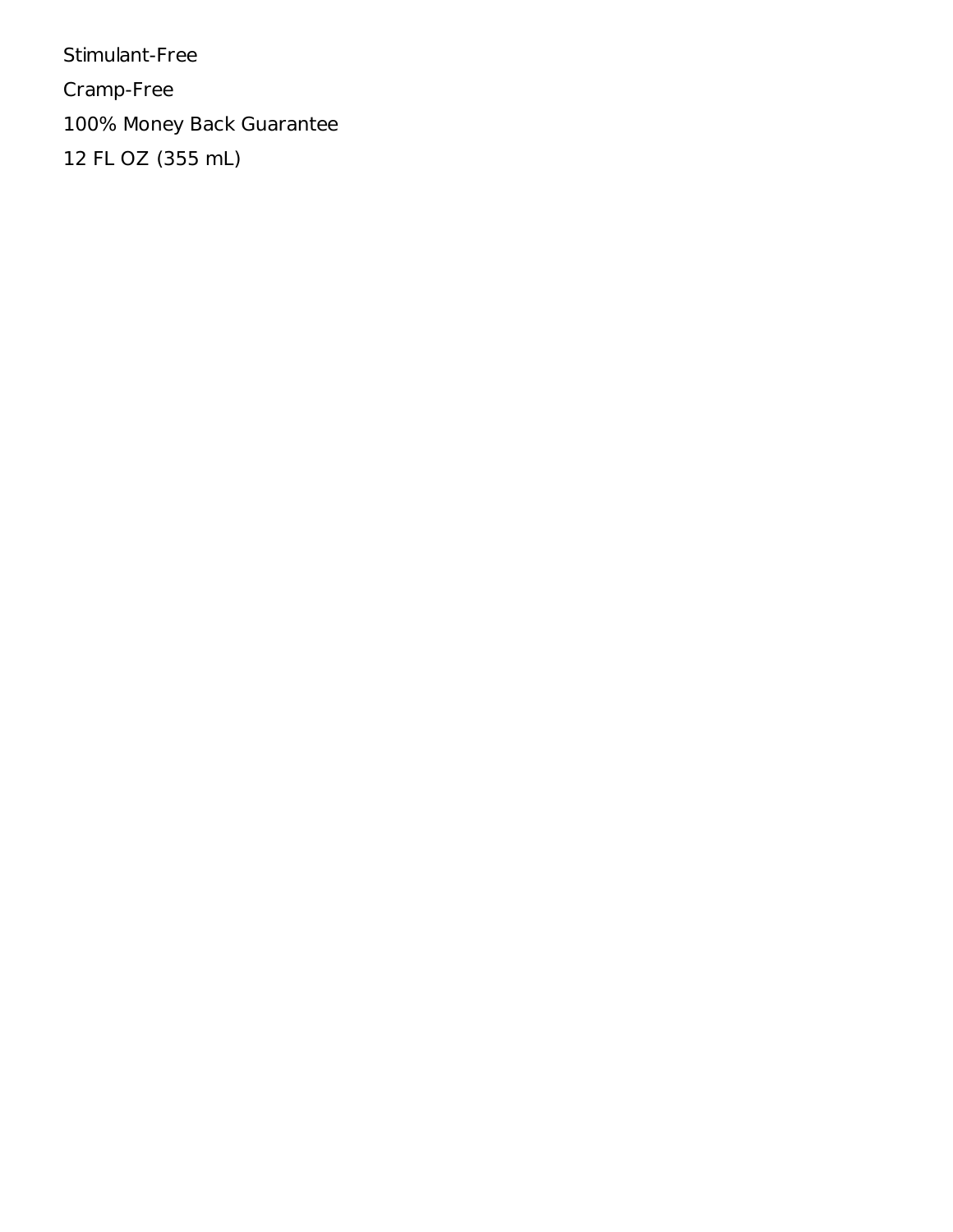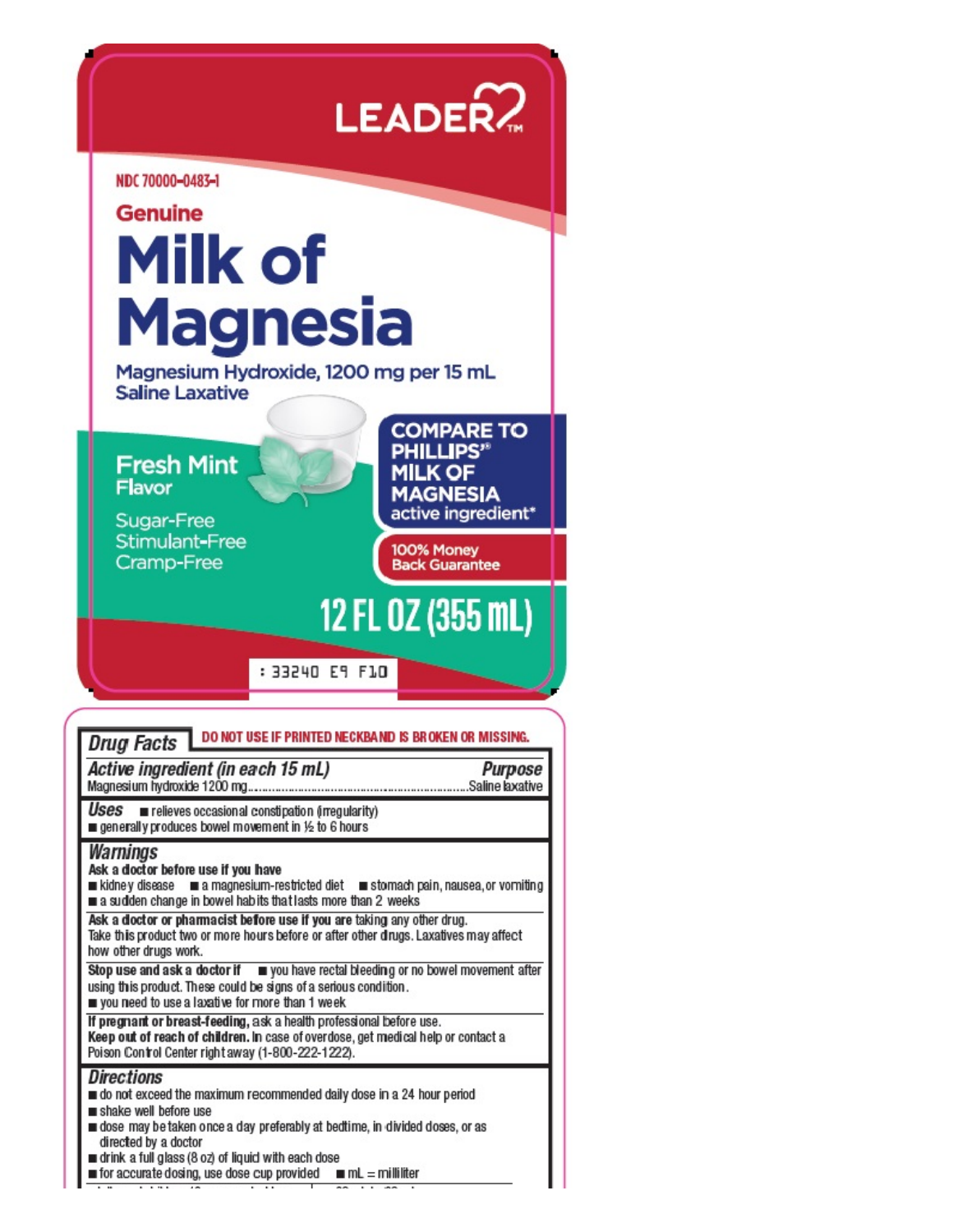|                              | adults and children 12 years and older                                                                                                                                                                                                       | 30 mL to 60 mL                                                                                                                     |  |  |
|------------------------------|----------------------------------------------------------------------------------------------------------------------------------------------------------------------------------------------------------------------------------------------|------------------------------------------------------------------------------------------------------------------------------------|--|--|
|                              | children 6 to 11 years                                                                                                                                                                                                                       | 15 mL to 30 mL                                                                                                                     |  |  |
|                              | children under 6 years                                                                                                                                                                                                                       | ask a doctor                                                                                                                       |  |  |
|                              | Other information<br>each 15 mL contains: calcium 20 mg, magnesium 595 mg, and sodium 2 mg<br>does not meet USP requirements for preservative effectiveness<br>store at 20-25°C (68-77°F) and close cap tightly after use and avoid freezing |                                                                                                                                    |  |  |
|                              | Inactive ingredients<br>light mineral oil, peppermint oil, purified water, saccharin sodium                                                                                                                                                  |                                                                                                                                    |  |  |
|                              | Questions or comments? 1-800-719-9260                                                                                                                                                                                                        |                                                                                                                                    |  |  |
| <br>OHZEE<br>Ξ<br><b>DTB</b> | Phillips'* Milk of Magnesia.<br>DISTRIBUTED BY CARDINAL HEALTH<br>DUBLIN, OHIO 43017<br>www.myleader.com 1-800-200-6313<br>©2019 Cardinal Health<br>100% Money Back Guarantee<br>Return to place of purchase if not satisfied                | *This product is not manufactured or distributed by Bayer HealthCare LLC, distributor of<br><b>REV. 1/19</b><br><b>CIN 5503412</b> |  |  |

| <b>LEADER MILK OF MAGNESIA</b>                    |                                                            |                           |  |                                      |                       |  |  |  |
|---------------------------------------------------|------------------------------------------------------------|---------------------------|--|--------------------------------------|-----------------------|--|--|--|
| magnesium hydroxide suspension                    |                                                            |                           |  |                                      |                       |  |  |  |
|                                                   |                                                            |                           |  |                                      |                       |  |  |  |
| <b>Product Information</b>                        |                                                            |                           |  |                                      |                       |  |  |  |
| <b>Product Type</b>                               | <b>HUMAN OTC DRUG</b>                                      | <b>Item Code (Source)</b> |  |                                      | NDC:70000-0483        |  |  |  |
| <b>Route of Administration</b>                    | ORAL                                                       |                           |  |                                      |                       |  |  |  |
|                                                   |                                                            |                           |  |                                      |                       |  |  |  |
| <b>Active Ingredient/Active Moiety</b>            |                                                            |                           |  |                                      |                       |  |  |  |
|                                                   | <b>Ingredient Name</b>                                     |                           |  | <b>Basis of</b><br><b>Strength</b>   | <b>Strength</b>       |  |  |  |
| UNII:T6V3LHY838, HYDROXIDE ION - UNII:9159UV381P) | MAGNESIUM HYDROXIDE (UNII: NBZ3QY004S) (MAGNESIUM CATION - |                           |  | <b>MAGNESIUM</b><br><b>HYDROXIDE</b> | 1200 mg<br>in $15 mL$ |  |  |  |
|                                                   |                                                            |                           |  |                                      |                       |  |  |  |
| <b>Inactive Ingredients</b>                       |                                                            |                           |  |                                      |                       |  |  |  |
|                                                   | <b>Ingredient Name</b>                                     |                           |  |                                      | <b>Strength</b>       |  |  |  |
| LIGHT MINERAL OIL (UNII: N6K5787QVP)              |                                                            |                           |  |                                      |                       |  |  |  |
| <b>WATER (UNII: 059QF0KO0R)</b>                   |                                                            |                           |  |                                      |                       |  |  |  |
| <b>SACCHARIN SODIUM (UNII: SB8ZUX40TY)</b>        |                                                            |                           |  |                                      |                       |  |  |  |
| PEPPERMINT OIL (UNII: AV092KU4JH)                 |                                                            |                           |  |                                      |                       |  |  |  |
|                                                   |                                                            |                           |  |                                      |                       |  |  |  |
| <b>Product Characteristics</b>                    |                                                            |                           |  |                                      |                       |  |  |  |
| <b>Color</b>                                      | WHITE (opaque)                                             | <b>Score</b>              |  |                                      |                       |  |  |  |
| <b>Shape</b>                                      |                                                            | <b>Size</b>               |  |                                      |                       |  |  |  |
| <b>Flavor</b>                                     | <b>MINT</b>                                                | <b>Imprint Code</b>       |  |                                      |                       |  |  |  |
| <b>Contains</b>                                   |                                                            |                           |  |                                      |                       |  |  |  |
|                                                   |                                                            |                           |  |                                      |                       |  |  |  |
| <b>Packaging</b>                                  |                                                            |                           |  |                                      |                       |  |  |  |
|                                                   |                                                            |                           |  |                                      |                       |  |  |  |